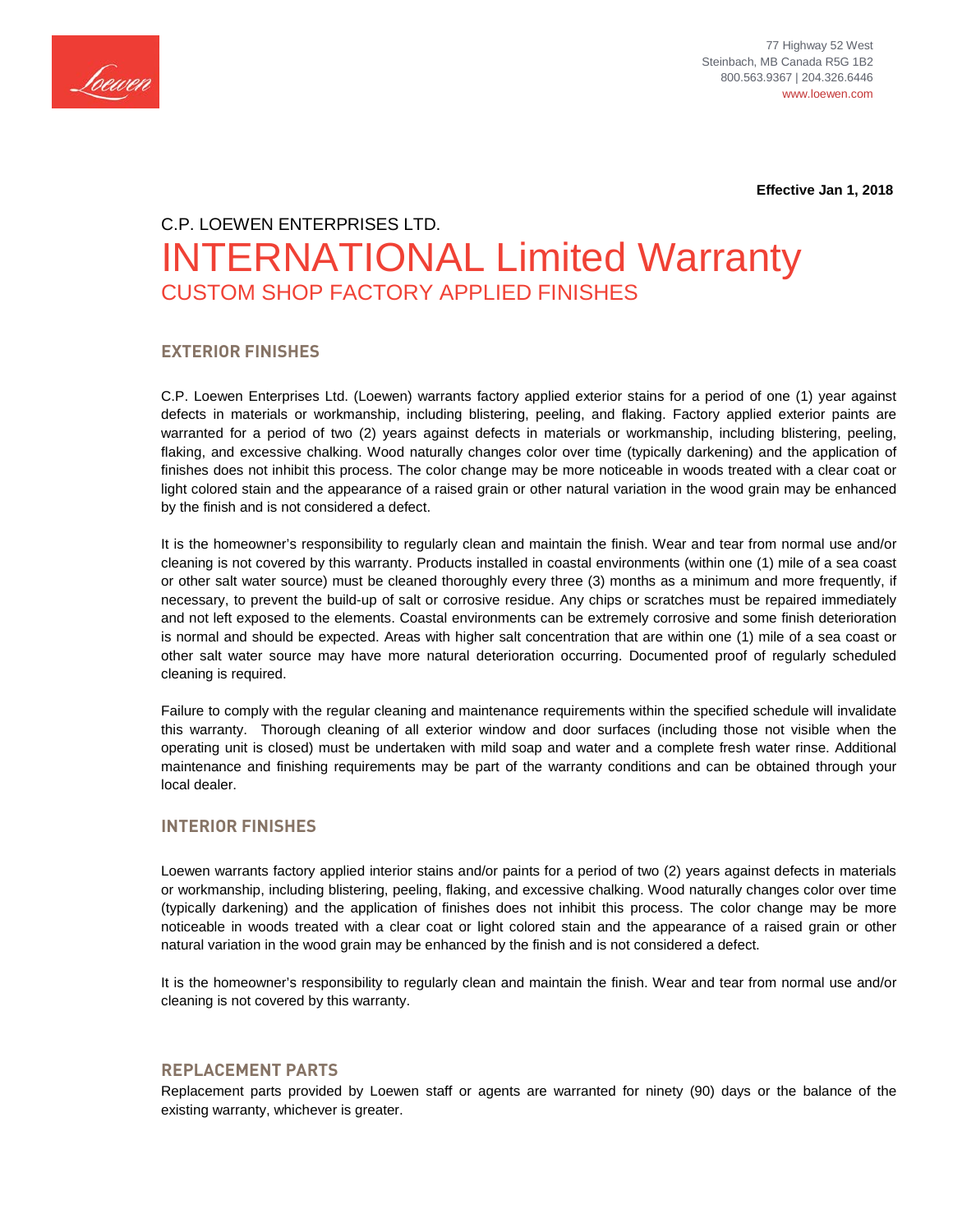

#### **WARRANTY LIMITATIONS**

See Custom Shop Limited Warranty for limitations

Product and components of current design may be substituted for the original product purchased. Texture and color variation, nail holes, and fastener marks are not considered defects. Labor is not covered by warranty and will be at the expense of the customer.

All warranty categories are non-prorated except as listed.

This limited warranty supersedes all previous versions and notifications, is not transferable, and applies to product purchased and installed outside Canada and The United States. The warrantor is C.P. Loewen Enterprises Ltd. .

## **EXCLUSIONS**

This limited warranty excludes coverage for damage to Manufacturer's units or non-Manufacturer components and materials as a result of the failure of components covered by the warranty.

This warranty does not cover:

- Touch-up Paint.
- Factory applied primer. Factory applied primer is meant to assist in the adhesion of a field applied finish top coat and is not meant to provide protection in an unfinished state over an extended period of time. It is required that the exterior must be painted within 14 days of installation with a high quality finish coat.
- Minute paint fracturing which may occur in proper fabrication of building parts.
- Scratches, abrasions, or other damage caused by improper handling or cleaning.
- Costs for installation, loss of time, inconvenience, delays in construction, or late delivery.
- Normal wear or discoloration of finishes, including tarnishing; and condensation or frost on exposed surfaces of the insulating glass unit, either on the inside or on the outside of the house resulting from excessive humidity.
- Damage due to direct heat or flame.
- Damage from accident, improper handling, alteration or misuse.
- Damage occurring in transit after leaving the Manufacturer's plant or truck.
- Damage occurring in the customer's storage facility, on site prior to or during construction, through vandalism, theft, or from any other cause beyond Manufacturer's control.
- Damage to products resulting from improper storage.
- Installation in structures lacking adequate moisture drainage or moisture management including units installed without flashing and units with Exterior Insulation and Finish Systems ("EIFS") without proper drainage systems.
- Deficiencies in construction, building design and maintenance.
- Damage resulting from exposure to extreme weather, excessive humidity or excessive dryness.
- Damage while in an unfinished or unprotected state (may include distortion or splitting of wood components).
- Use of brick wash, chemical solvents or other inappropriate cleaners.
- Acts of God, nature, war, or terrorism.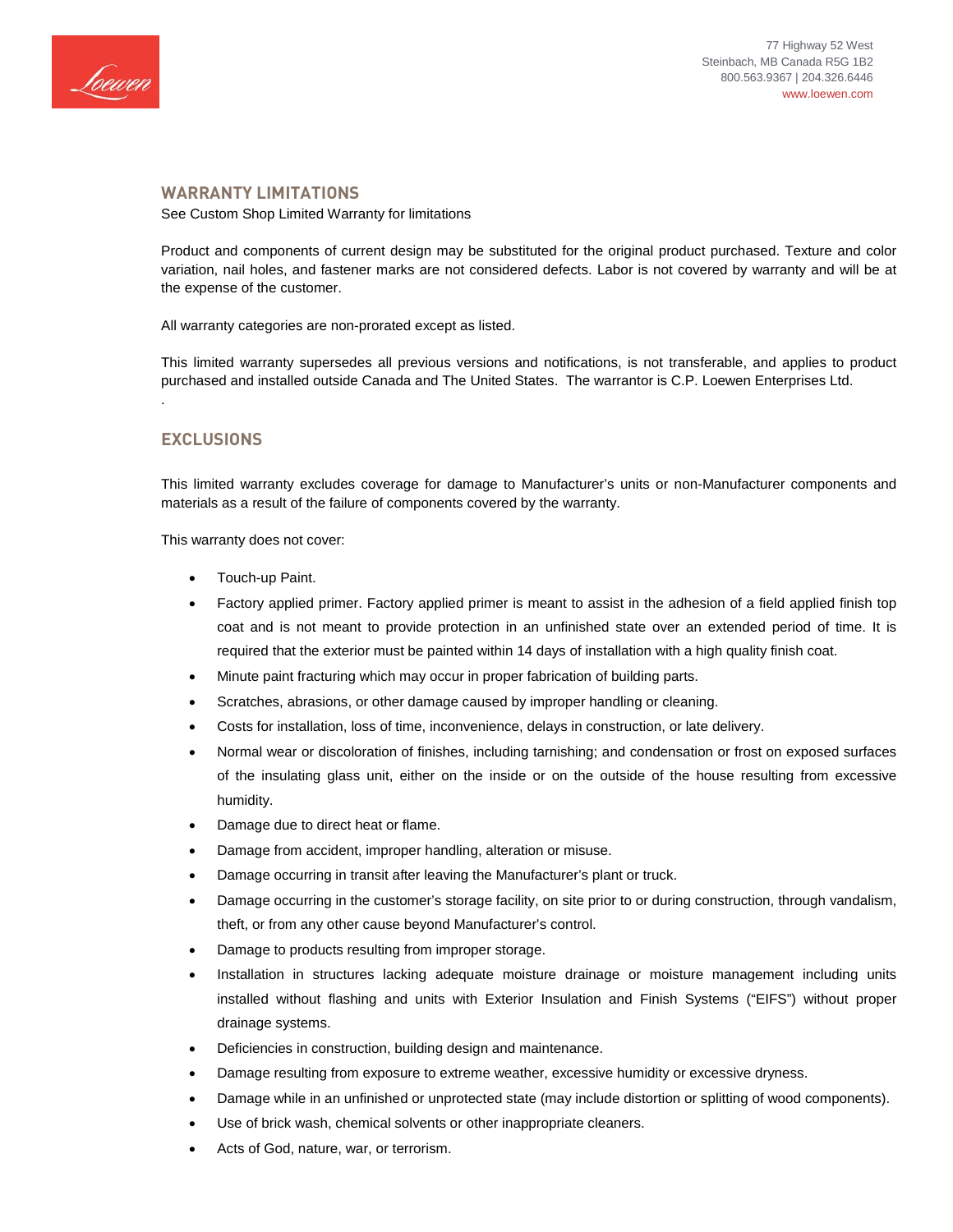

- Modifications and alterations to product and/or repair or service of the product by anyone other than manufacturer.
- Any use of the product other than for which it was intended.
- Products installed in or near pools, saunas, hot tubs, or other high-humidity environments
- Variations in wood color, texture, pattern and/or grain. These are natural characteristics of wood and are not considered defects.
- Unfinished windows and doors not sealed on all sides with fourteen (14) days of delivery.

Defects shall be defined by any characteristic, flaw, failure, weakness, imperfection, or error, determined by Manufacturer to be defective in material or workmanship, under normal use.

Minimal flexing of door panels or door warpage is considered a defect when the deflection exceeds 8 mm (5/16"), providing the door is manufactured with standard multi-point lock and hinge preparation. Minute fracturing of paint finishes is not considered a defect and is excluded from coverage. For doors over 84″ in height, a multipoint is required and the warpage is limited to any 84" portion of the door. Warpage will be measured by placing a straight edge or a taut line on the concave face of the door and determining the maximum distance from the straight edge or line to the door face. The door must be properly hung and finished with all surfaces being sealed and cannot be the result of an improperly installed door jamb or a wall out of plumb. Multi-point locks must be activated and used at all times.

### **WARRANTY CONDITIONS**

THE LIMITED WARRANTY SET FORTH BY THE MANUFACTURER IN THIS DOCUMENT EFFECTIVE JANUARY 1, 2018 IS THE ONLY EXPRESS WARRANTY APPLICABLE TO THESE PRODUCTS. NO ONE IS AUTHORIZED TO MODIFY OR EXPAND THIS LIMITED WARRANTY. THE ABSOLUTE LIMIT OF LOEWEN'S LIABILITY IS THE PURCHASE PRICE OF THE PRODUCT. THERE IS NO OTHER EXPRESS WARRANTY. ANY IMPLIED WARRANTIES, INCLUDING THOSE OF MERCHANTABILITY AND FITNESS FOR A PARTICULAR PURPOSE, ARE LIMITED TO THE DURATION OF THE EXPRESS WARRANTY PROVIDED HEREIN. THIS LIMITED WARRANTY IS THE EXCLUSIVE REMEDY, AND LIABILITY FOR INCIDENTAL OR CONSEQUENTIAL DAMAGES UNDER ANY AND ALL WARRANTIES IS EXCLUDED TO THE EXTENT PERMITTED BY LAW.

Some states do not allow the exclusion or limitation of incidental or consequential damages or limitations on how long an implied warranty lasts, so the above exclusion or limitation may not apply to you. This warranty gives you specific legal rights, and you may also have other rights, which vary from state to state.

#### **RECEIVING PRODUCT**

Upon receipt of product, it is mandatory that an inspection immediately occurs, verifying that the products received are what was ordered. In addition, the product(s) need to be checked for potential freight damage and/or defects.

If the claimed nonconformity is for a warped component, Manufacturer may defer repairing or replacing the product for a period up to twelve (12) months from date of claim or the date when the product was installed, to permit conditioning and equalization to humidity and temperature conditions. This deferred period will not be counted against the warranty period. In obvious cases of uncorrectable warp, the product will be replaced immediately.

If a product is perceived to be defective, Manufacturer must be notified within thirty (30) days of delivery. To make a claim, contact the Manufacturer dealer where the original purchase was made and provide the order number, item number, or other information verifying the date of purchase.